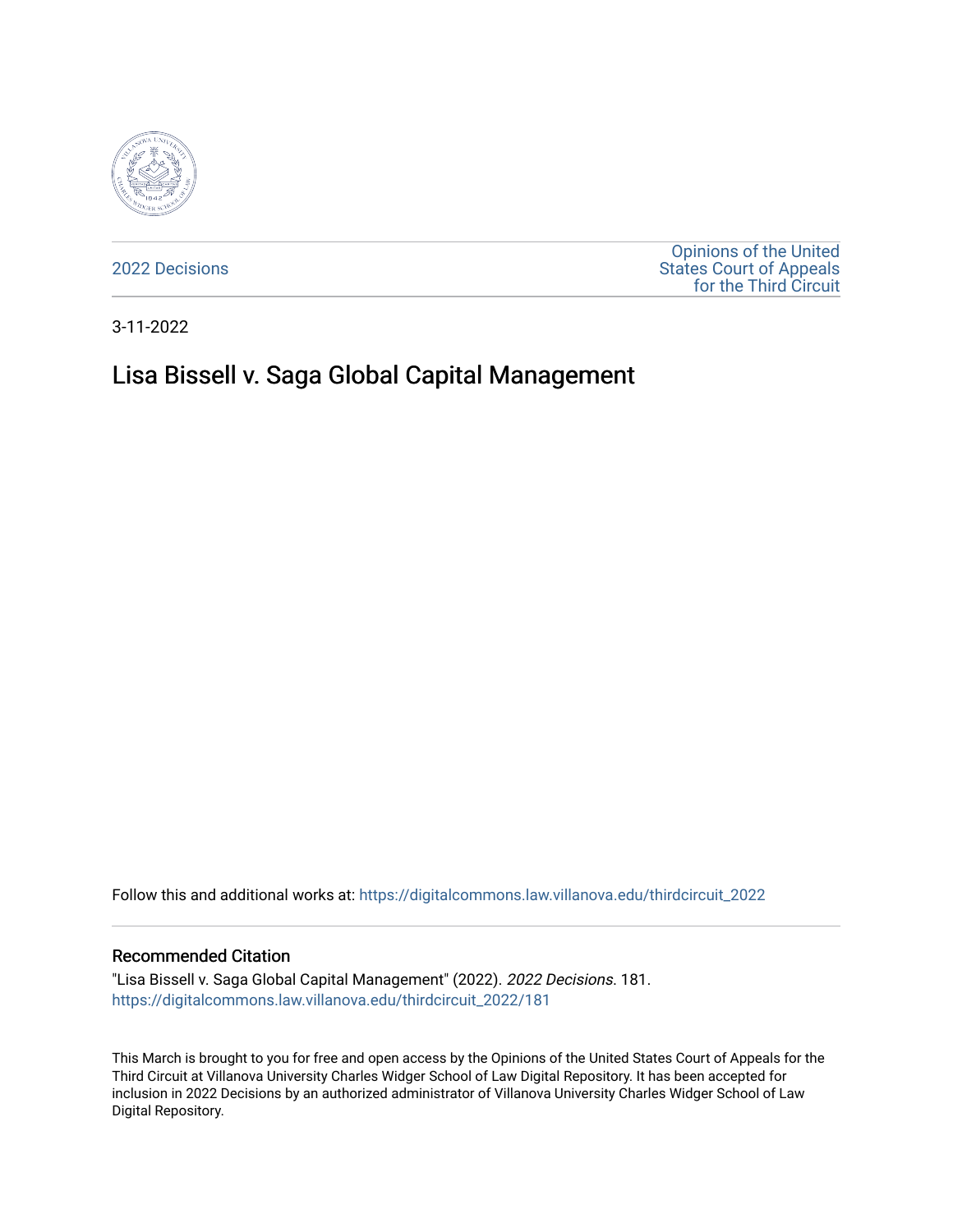# **ALD-092 NOT PRECEDENTIAL**

# UNITED STATES COURT OF APPEALS FOR THE THIRD CIRCUIT

\_\_\_\_\_\_\_\_\_\_\_

No. 21-2397 \_\_\_\_\_\_\_\_\_\_\_

# LISA BISSELL

v.

SAGA GLOBAL CAPITAL MANAGEMENT, LLC; RYAN DEAN, individually and in his official capacity; KEVIN KLASSEN, individually and in his official capacity; ABC CORPS. 1-5 fictitious entities; JOHN DOES 1-5 fictitious

> RYAN DEAN, individually and in his official capacity, Appellant

\_\_\_\_\_\_\_\_\_\_\_\_\_\_\_\_\_\_\_\_\_\_\_\_\_\_\_\_\_\_\_\_\_\_\_\_

On Appeal from the United States District Court for the District of New Jersey (D.C. Civil Action No. 2-20-cv-07393) District Judge: Honorable Madeline C. Arleo

\_\_\_\_\_\_\_\_\_\_\_\_\_\_\_\_\_\_\_\_\_\_\_\_\_\_\_\_\_\_\_\_\_\_\_\_

Submitted on Appellee's Motion to Dismiss the Appeal, for Possible Dismissal Pursuant to 28 U.S.C. § 1915(e)(2)(B), or Summary Action Pursuant to Third Circuit LAR 27.4 and I.O.P. 10.6 February 24, 2022

Before: JORDAN, RESTREPO and SCIRICA, Circuit Judges

(Opinion filed March 11, 2022) \_\_\_\_\_\_\_\_\_

> OPINION\* \_\_\_\_\_\_\_\_\_

<sup>\*</sup> This disposition is not an opinion of the full Court and pursuant to I.O.P. 5.7 does not constitute binding precedent.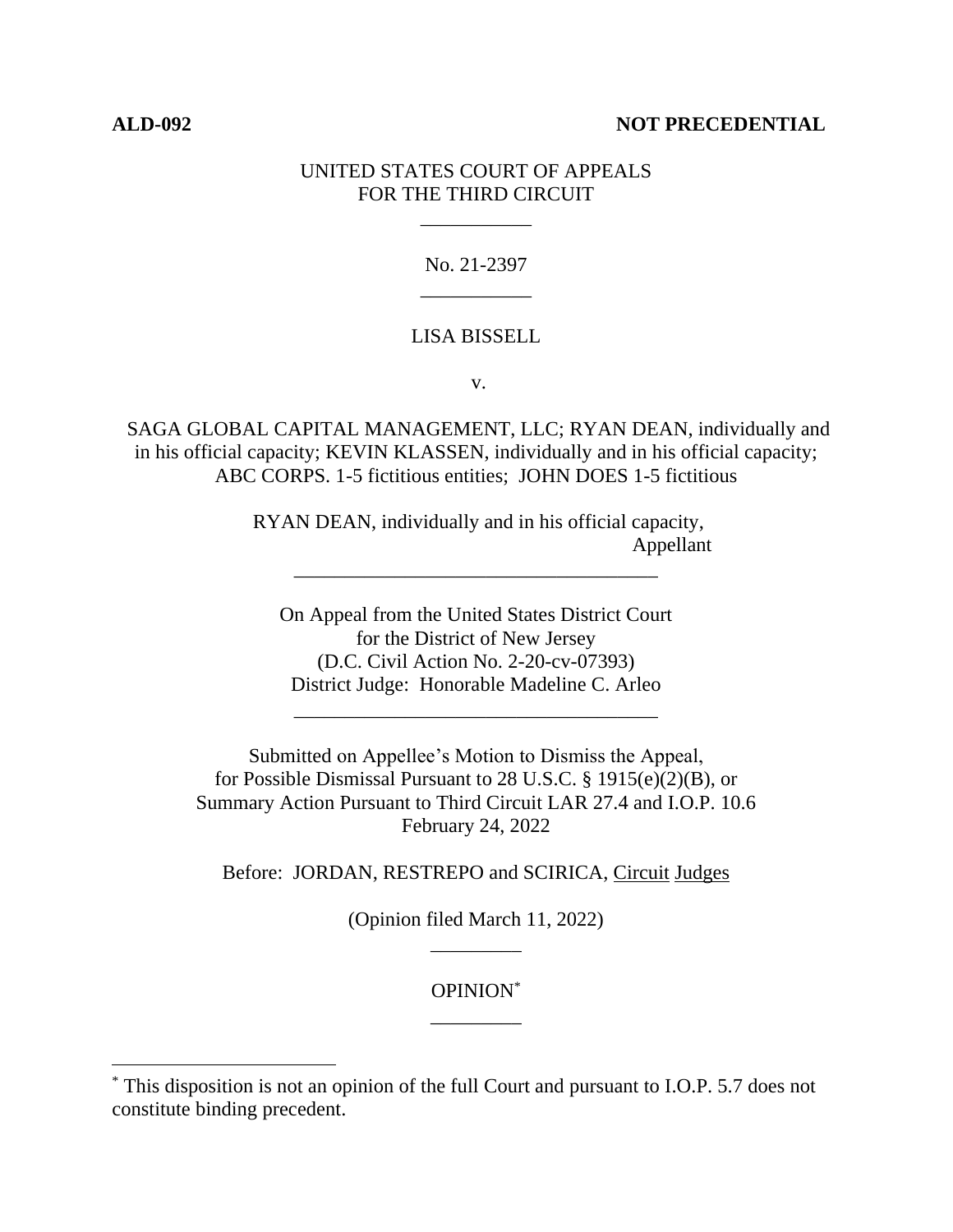## PER CURIAM

Ryan Dean, proceeding pro se, appeals from an order of the District Court denying his motion for relief from judgment. For the following reasons, we will grant Appellee Lisa Bissell's motion to dismiss the appeal.

In February 2019, Bissell filed suit in the New Jersey Superior Court against Dean, his business partner, Kevin Klassen, and their hedge fund and investment management company, Saga Global Capital Management, LLC. The complaint alleged various employment discrimination and retaliation claims, as well as claims against Dean for civil assault and intentional infliction of emotional distress.<sup>1</sup> In June 2020, Dean filed a notice of removal of Bissell's civil action to the District Court pursuant to 28 U.S.C. § 1446(b)(3). A Magistrate Judge filed a Report and Recommendation (R&R) recommending that Bissell's motion to remand the matter to the New Jersey Superior Court be granted because the removal motion was filed beyond the 30-day statutory timelimit. See 28 U.S.C. § 1446(b)(1). In an order entered December 7, 2020, the District court adopted the R&R and granted Bissell's motion to remand the matter to the New Jersey Superior Court. See ECF No. 46.

<sup>&</sup>lt;sup>1</sup> In an earlier proceeding in the New Jersey Superior Court under the Prevention of Domestic Violence Act (PDVA), N.J.S.A. § 2C:25-17, Bissell alleged that Dean sexually assaulted her; she obtained a Temporary Restraining Order against him, which was subsequently dismissed. In 2019, Dean filed a complaint in the District Court of New Jersey alleging that the Defendants – Bissell's attorneys in the state action – suborned perjury and fabricated evidence in the state court proceedings. See Dean v. Flannigan, et al., D.N.J. Civ. No. 2-19-cv-18255 ("the Flannigan case"). The District Court dismissed that case and denied a subsequent motion to vacate the dismissal order. Dean's appeal from those orders is docketed at C.A. No. 21-2396.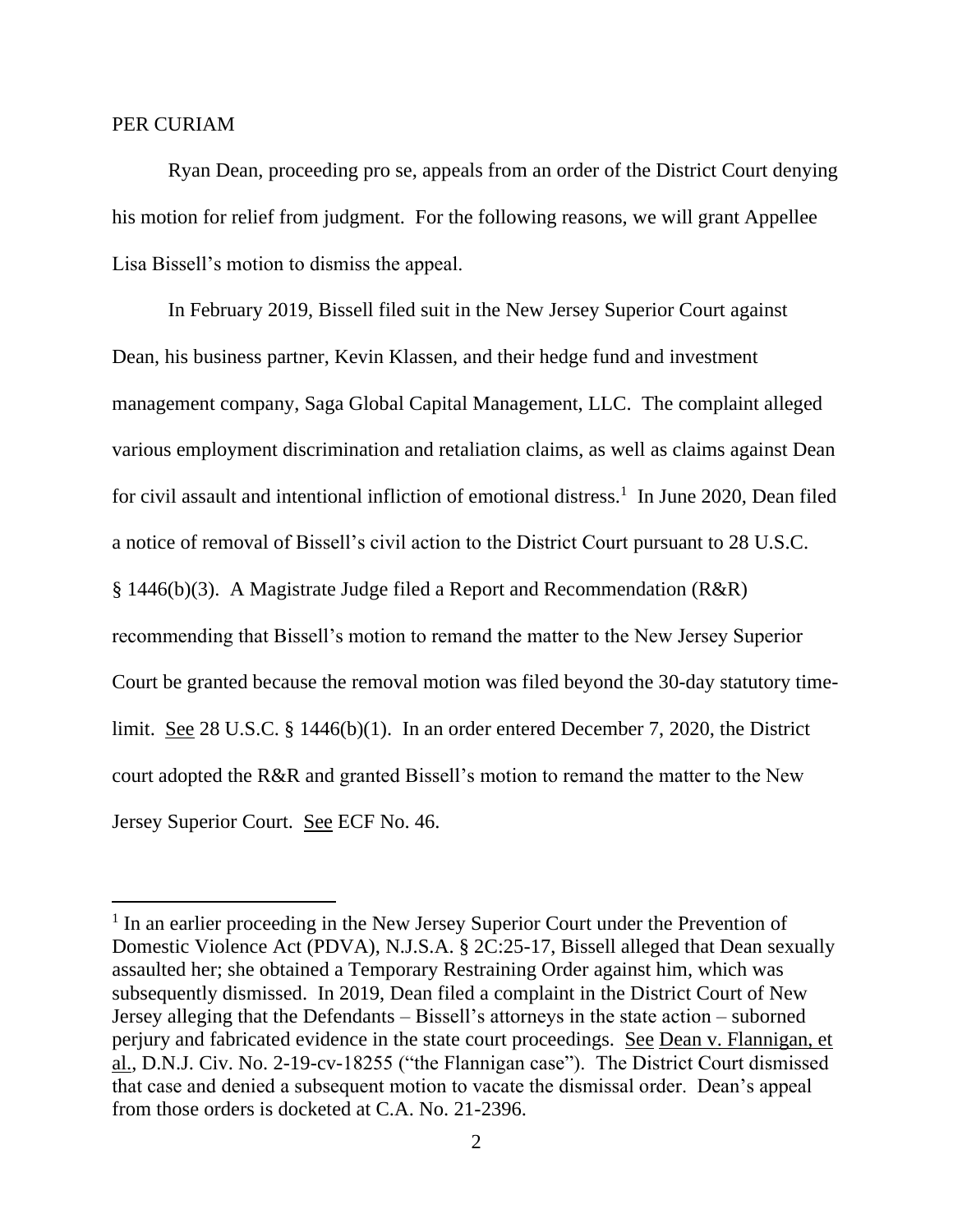On June 25, 2021, Dean filed a "Motion to Vacatur the Remand Proceeding" pursuant to Fed. R. Civ. P. 60(b) and (d), alleging that the remand order was procured by fraud. Within the motion for relief from judgment, he also moved to consolidate the case with the Flannigan case, and with another action he filed at D.N.J. Civ. No. 2:21-cv-09770. The District Court denied the motions and Dean appealed. Bissell has filed a motion to dismiss the appeal.

## Motion to Proceed In Forma Pauperis

We must first address Dean's motion to proceed in forma pauperis (IFP) on appeal pursuant to 28 U.S.C. § 1915(a). Bissell opposes the motion, noting that the District Court denied Dean's nearly identical motions to proceed IFP on appeal, both in this case and in C.A. No. 21-2396. But the District Court's denials were based on its determination that the cases lacked merit, rather than on the basis of Dean's economic status. See Sinwell v. Shapp, 536 F.2d 15, 19 (3d Cir. 1976) (noting that the decision to grant a motion to proceed IFP turns on whether the applicant is "economically eligible" for such status). Because the IFP motion makes clear that Dean cannot afford the fees for this appeal, we grant it.

## Motion to Dismiss the Appeal

The District Court determined that it lacked jurisdiction to consider the Rule 60(b) motion, citing 28 U.S.C. § 1447(d), which provides that "[a]n order remanding a case to the State court from which it was removed is not reviewable on appeal or otherwise . . ." See Hudson United Bank v. Litenda Mortg. Corp., 142 F.3d 151, 157 (3d Cir. 1998) (recognizing that, through § 1447(d), "Congress has fashioned an exception to the general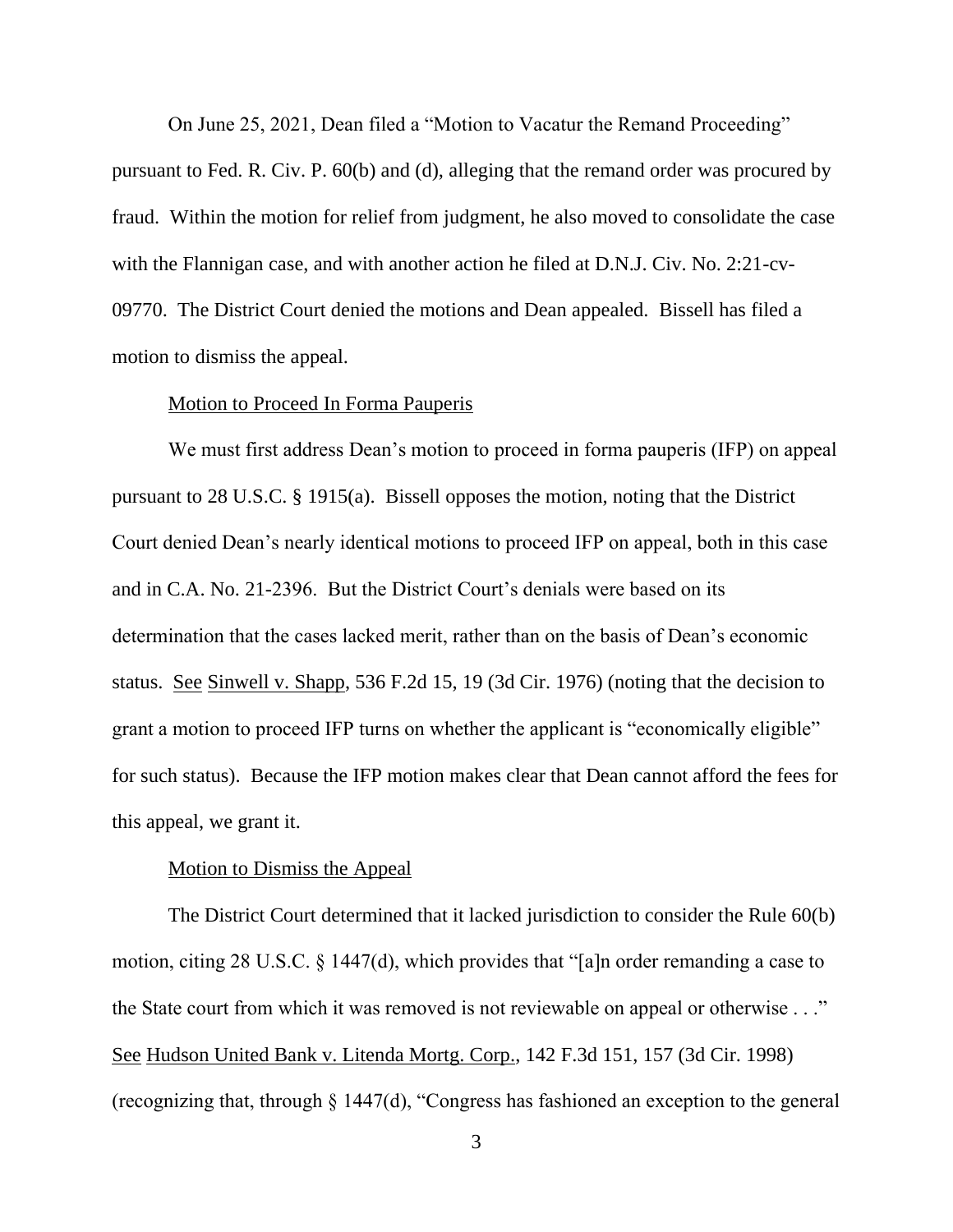rule of review, and made a district court's initial determination that removal was inappropriate a nonreviewable one"). The Supreme Court has made clear that "only remands based on grounds specified in § 1447(c) are immune from review under § 1447(d)." Things Remembered, Inc. v. Petrarca, 516 U.S. 124, 127 (1995). The District Court's remand order here was based on untimely removal, a procedural defect specified in § 1447(c). Therefore, the District Court and this Court lack subject matter jurisdiction to review it. See id. at 128. Dean argues, however, that the District Court nevertheless had authority to vacate the remand order because it was procured by fraud.

For support, Dean relies on Barlow v. Colgate Palmolive Co., 772 F.3d 1001, 1010 (4th Cir. 2014), in which the Court held that it had jurisdiction to grant a Rule 60(b)(3) motion which alleged that remand orders were procured through attorney misconduct. The Fourth Circuit emphasized that  $\S$  1447(d) precludes "reviewing" an order, not "vacating" an order, as Rule  $60(b)(3)$  provides. Id. at 1010. It emphasized that the motion was based on a "collateral consideration" which did not require it to review the merits of the remand order. Dean argues that, as was the case in Barlow, he seeks review of the manner in which the remand order was procured, rather than a review of its merits. Bissell argues that the appeal should be dismissed because this Court, like the District Court, lacks jurisdiction pursuant to § 1447(d).

Not all courts agree with the Fourth Circuit that § 1447(d) does not preclude a court from granting Rule 60(b) relief. See id. at 1011  $\&$  n.9 (citing cases). We have recognized that federal courts retain jurisdiction to consider collateral issues, such as attorneys' fees or Rule 11 sanctions, after a case has been remanded to state court.

4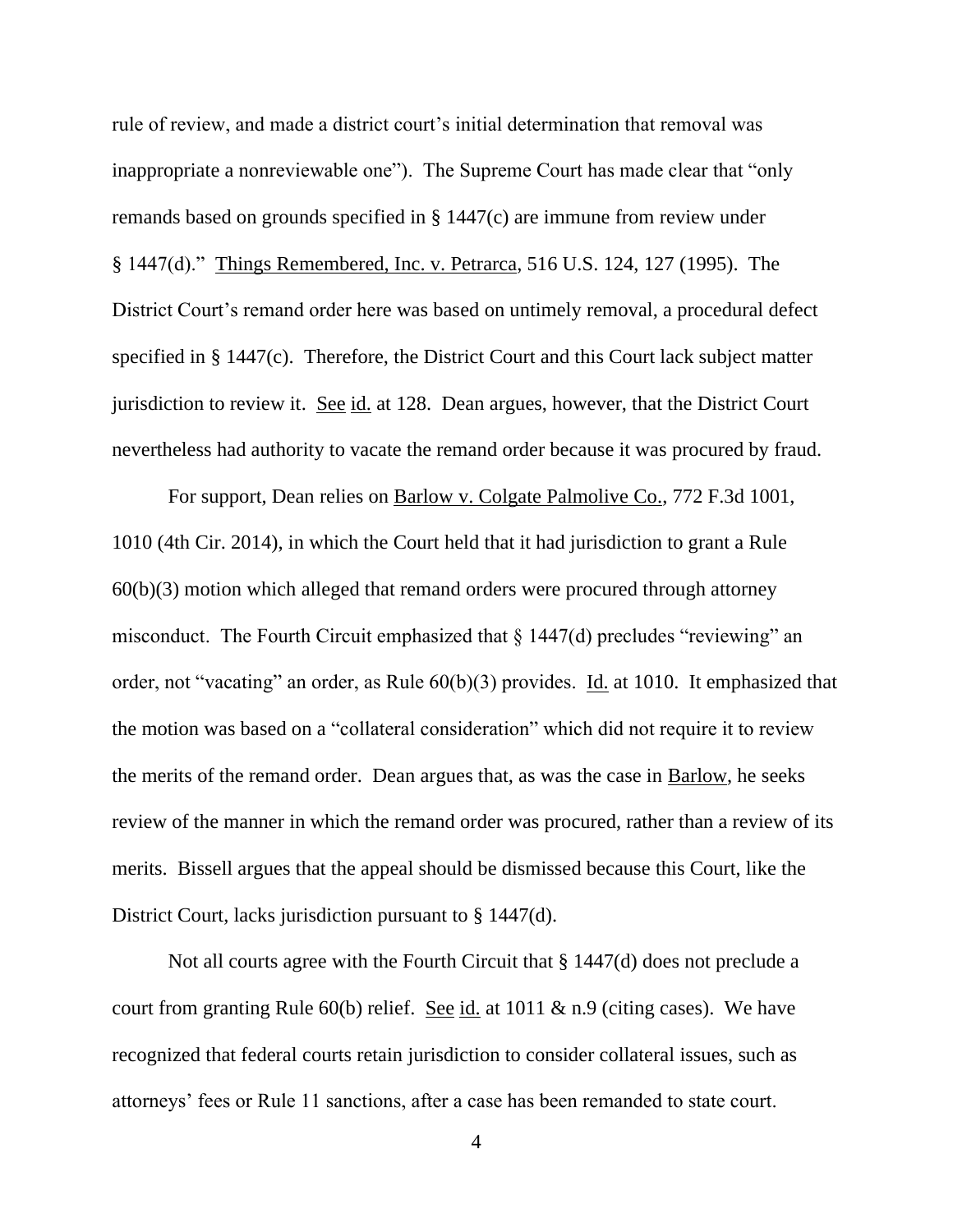Agostini v. Piper Aircraft Corp., 729 F.3d 350, 353 (3d Cir. 2013). In that case, we held that the district court lacked jurisdiction to consider a motion for reconsideration of a remand order because "it is impossible to disaggregate the order denying reconsideration from the remand order itself."  $\underline{Id}$  at 354 (noting that "reversing the District Court's denial of the motion for reconsideration would subvert the District Court's remand order"). We need not decide here whether the District Court had the authority to vacate the remand order because Dean's motion does not in fact allege fraud in the procurement of the December 7, 2020 order.

Dean's allegations of fraud relate to actions taken by "Bissell et al." in the state court proceedings, and, in particular, in the Flannigan case. Indeed, Dean alleges that Bissell and her attorneys have perpetrated a "Systematic Scheme to Defraud" throughout the state and federal courts, beginning "before any court proceedings were under way, and anything that followed the initial scheme falls under Furtherance of Crime and the Crime Fraud Exception." ECF No. 49-1 at 3. Although he purports to allege fraud "during the removal/remand process," including claims of a "secret witness" and "concealed discovery" on a "void state subpoena," Dean's allegations in no way challenge the manner in which the remand order was obtained, which was on the procedural ground of untimeliness. See id. at 5; ECF No. 53 at 1-5. Instead, the bulk of his pleadings seek to undermine the primary basis for dismissal in the Flannigan case – litigation privilege – and to provide "new evidence" of a basis for removal. As a result, the Rule 60(b) motion is best construed as a motion for reconsideration, which the District Court properly determined it lacked jurisdiction to consider. See Agostini, 729